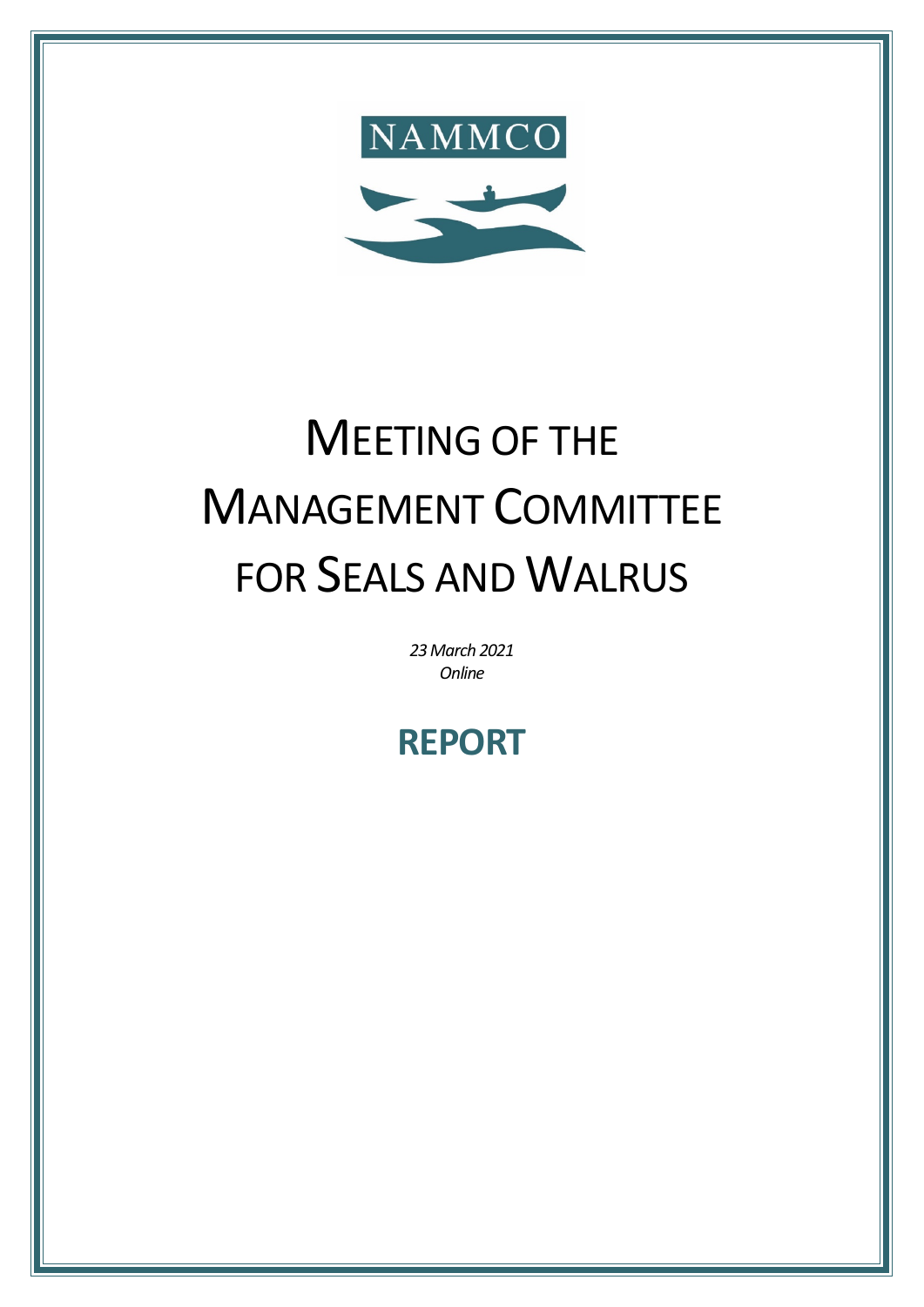© North Atlantic Marine Mammal Commission

#### **Please cite this report as:**

NAMMCO-North Atlantic Marine Mammal Commission (2021). *Report from the Management Committee for Seals and Walrus*. March, 2021. Tromsø, Norway: NAMMCO.

Available at https://nammco.no/topics/mc\_reports/

#### **DISCLAIMER:**

The content of this report contains the view of the NAMMCO Management Committees and does not necessarily represent the views of the NAMMCO Council.

## **NAMMCO**

*Postbox 6453, Sykehusveien 21-23, N-9294 Tromsø, Norway, +47 77687371, nammco-sec@nammco.org, [www.nammco.org,](https://nammco.sharepoint.com/Users/manatugend/Desktop/www.nammco.no) [www.facebook.com/nammco.no/,](http://www.facebook.com/nammco.no/) [https://twitter.com/NAMMCO\\_sec](https://twitter.com/NAMMCO_sec)*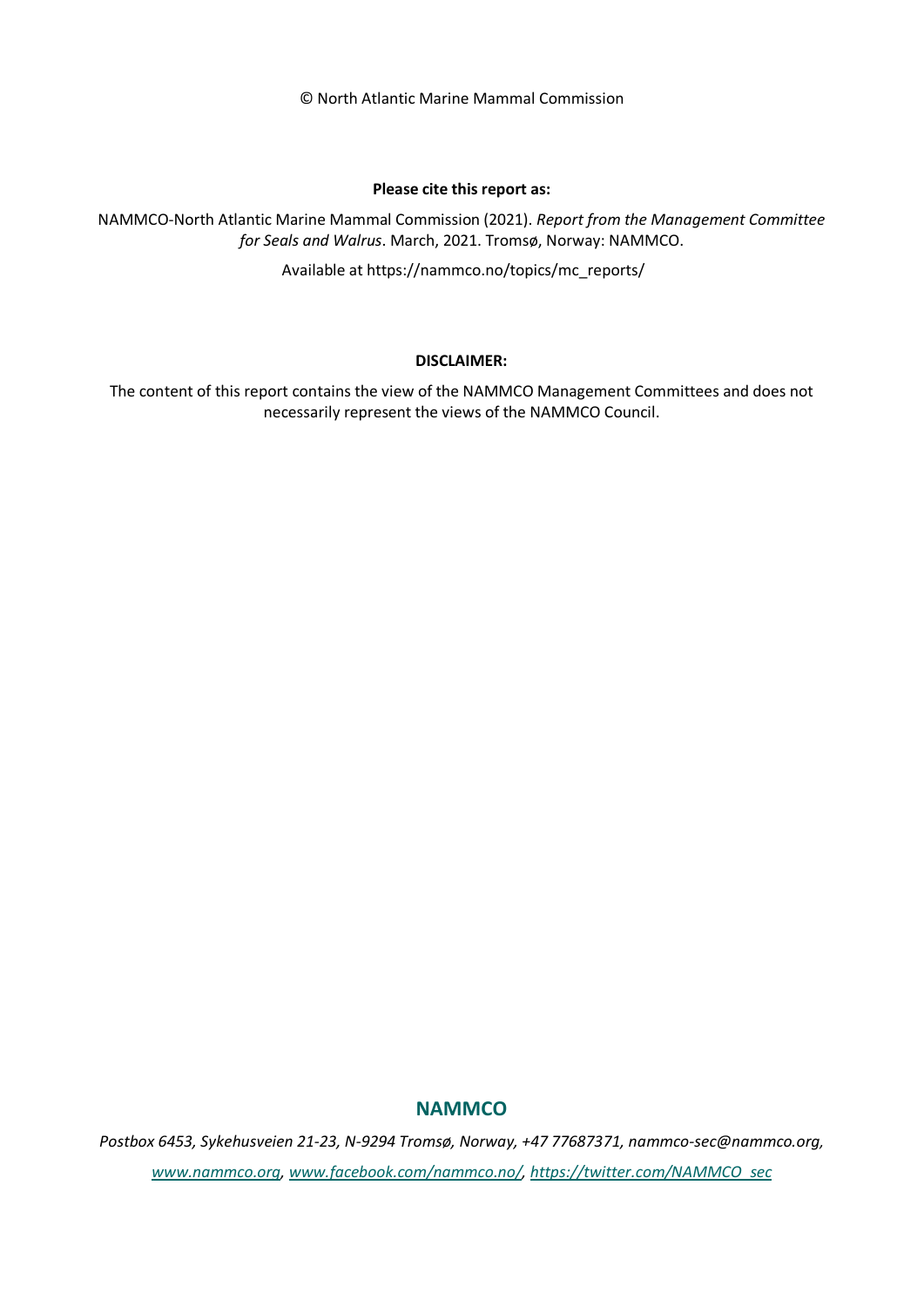# **TABLE OF CONTENTS**

| 1.    |  |  |
|-------|--|--|
| 2.    |  |  |
| 3.    |  |  |
| 3.1   |  |  |
| 3.1.1 |  |  |
| 3.1.2 |  |  |
| 3.2   |  |  |
| 3.2.1 |  |  |
| 3.2.2 |  |  |
| 3.3   |  |  |
| 3.4   |  |  |
| 3.4.1 |  |  |
| 3.4.2 |  |  |
| 3.5   |  |  |
| 3.5.1 |  |  |
| 3.5.2 |  |  |
| 3.6   |  |  |
| 3.6.1 |  |  |
| 3.7   |  |  |
| 3.7.1 |  |  |
| 4.    |  |  |
| 5.    |  |  |
|       |  |  |
|       |  |  |
|       |  |  |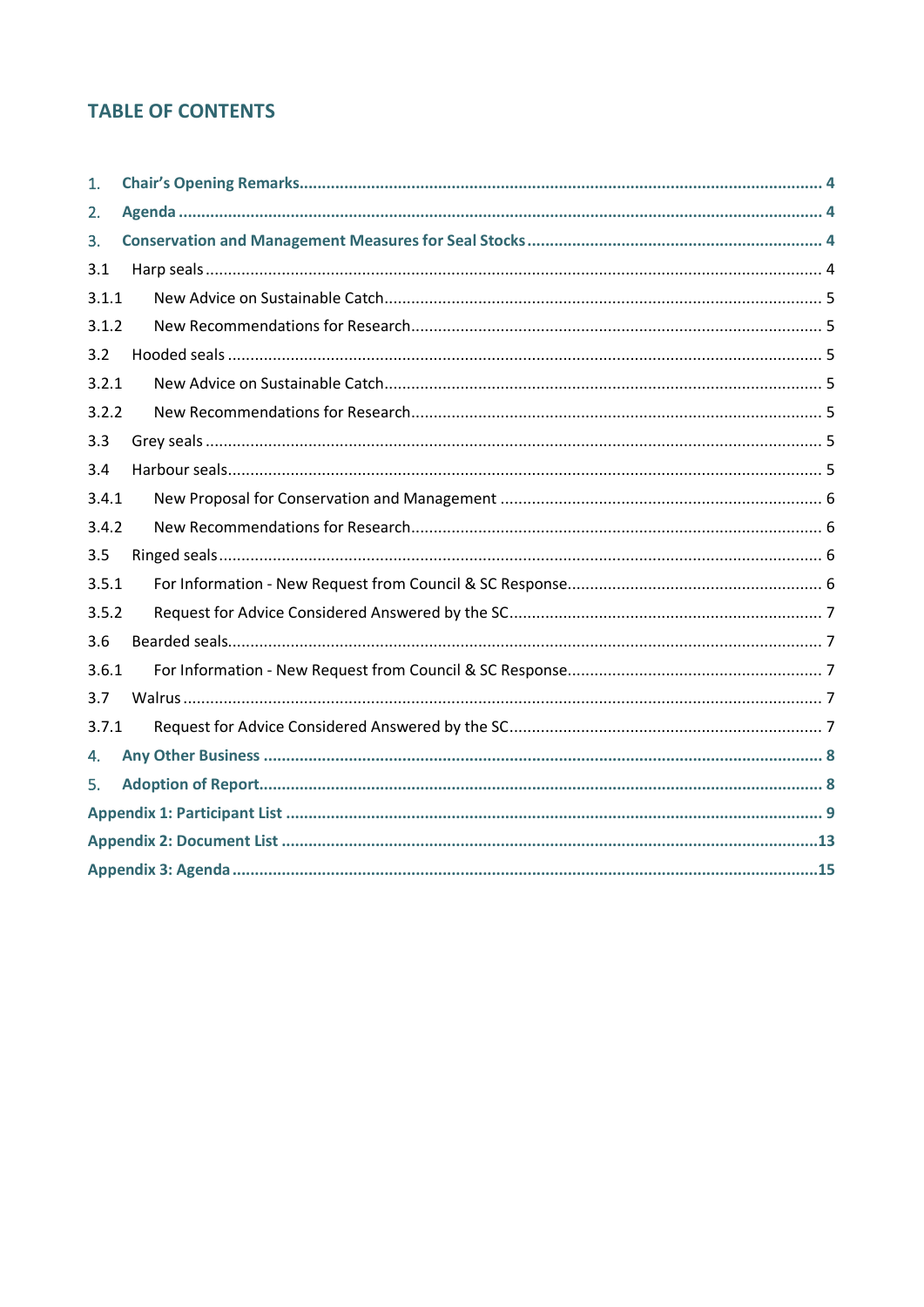## <span id="page-3-0"></span>1. **CHAIR'S OPENING REMARKS**

The Chair of the Management Committee for Seals and Walrus (MCSW), Guro Gjelsvik (NO), welcomed participants to the meeting (see [Appendix 1](#page-8-0) of this report for the list of participants) and noted that Charlotte Winsnes from the NAMMCO Secretariat would act as rapporteur.

The Chair noted that all the meeting documents had been made available on the NAMMCO website two weeks prior to the meeting. The list of meeting documents is available i[n Appendix 2](#page-12-0) of this report. The Chair drew particular attention to the following documents as relevant for all agenda items:

*NAMMCO/28/MC/05: List of Proposals for Conservation and Management and Recommendations for Research, with Responses from the Parties.*

*NAMMCO/28/MC/06: List of Active Requests from the NAMMCO Council to the Scientific Committee, with Responses from the Scientific Committee.* 

The Chair noted that prior to the meeting, Member Countries were invited to submit updates in writing on advances towards the implementation of previous proposals for conservation and management and recommendations for research.

It was also noted that all Member Countries had reported their catch statistics prior to the meeting and that the online [NAMMCO catch database](https://nammco.no/topics/catch-database/) had been updated accordingly.

The Chair then informed participants that due to time constraints connected to the online format, the meeting would focus on:

- a) Reviewing new management advice regarding hunting quota,
- b) Deciding whether to endorse new proposals for conservation and management and recommendations for research (with implications for Member Countries) made by the Scientific Committee (SC) during their meetings in 2019 and 2021, and
- c) Determining whether any requests for advice may be considered completed and closed.

This means that only information related to the above items would be presented to the meeting. Additional information on all species is available in the SC reports (see document NAMMCO/28/08).

## <span id="page-3-1"></span>2. **AGENDA**

The agenda was adopted and is available as [Appendix 3.](#page-14-0)

## <span id="page-3-2"></span>3. **CONSERVATION AND MANAGEMENT MEASURES FOR SEAL STOCKS**

## <span id="page-3-3"></span>**3.1 HARP SEALS**

The Vice-Chair of the Scientific Committee, Aqqalu Rosing-Asvid (GL), provided a summary of the 2019 meeting of the Joint ICES-NAFO-NAMMCO Working Group on Harp and Hooded Seals (WGHARP) & the 2020 NAMMCO-ICES Seal Modelling Workshop. A copy of this presentation is available on the NAMMCO website here[: https://nammco.no/meetings/management-committees/](https://nammco.no/meetings/management-committees/)

It was noted that a special restricted Council-HoDs meeting in March 2020 had endorsed the SC26 recommendation to convene the Seal Modelling Workshop. The Seal Modelling Workshop aimed to review and improve the seal population assessment models used for harp and hooded seals as they were performing inadequately and needed to be further developed to provide a reliable basis for future assessments. A report from this workshop is in development and will be published in Volume 12 of *NAMMCO Scientific Publications* when it is finalised.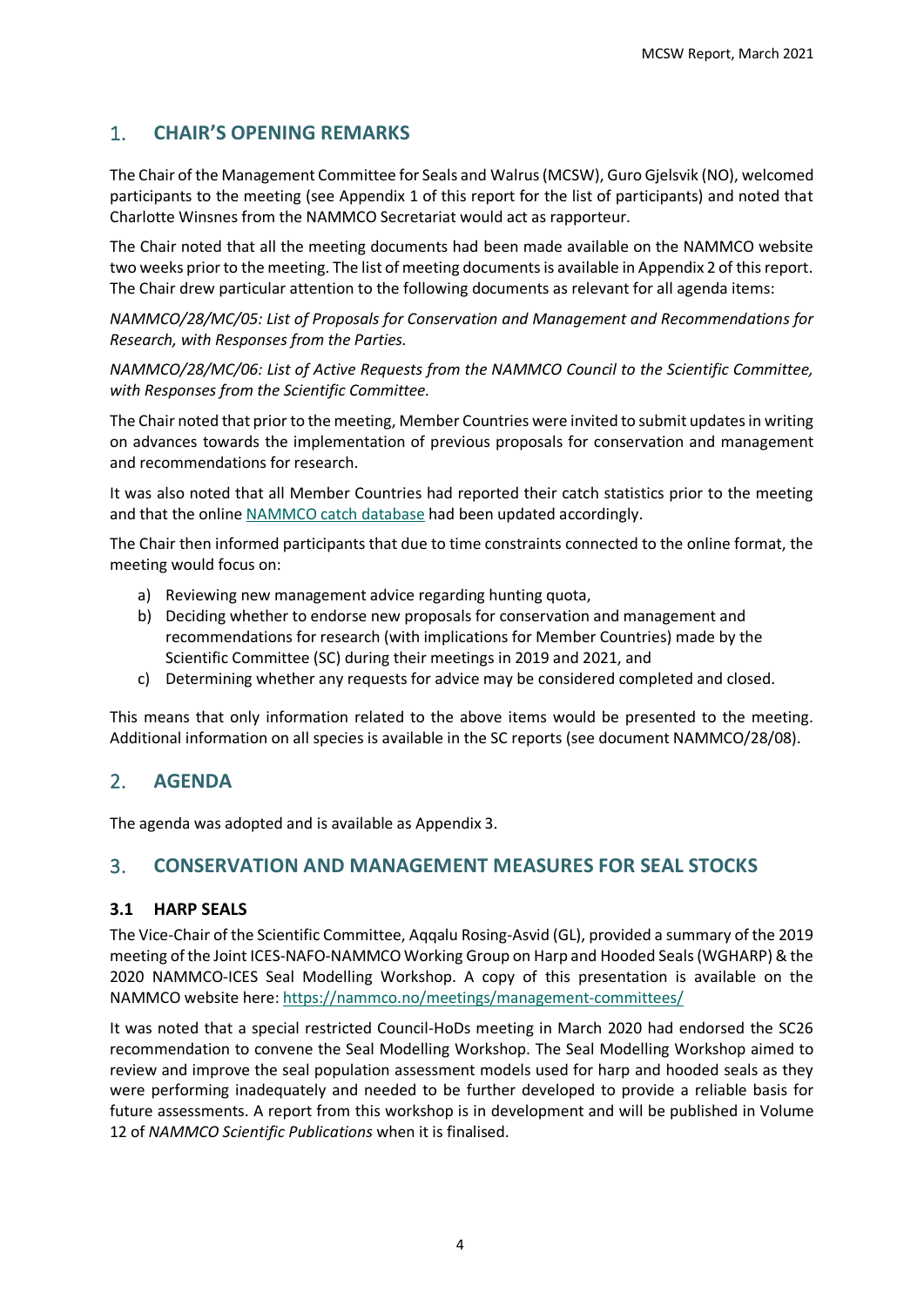## **3.1.1 New Advice on Sustainable Catch**

<span id="page-4-0"></span>SC26 recommended an upper limit for removals for the White Sea/Barents Sea stock of 21,172 seals, and 11,548 seals for the Greenland Sea stock.

Further information on the assessment is available in section 8.1.2 from [page 29 of the SC26 report.](https://nammco.no/wp-content/uploads/2017/01/final-report_sc26-2019_rev230120.pdf#page=35)

The MCSW **endorsed** the recommended upper limits for removals and agreed to forward the management advice to the Governments of Norway and Greenland.

It also noted that according to this advice, catches on harp seals from the local communities in East Greenland may continue.

## **3.1.2 New Recommendations for Research**

<span id="page-4-1"></span>SC26 made the following new recommendations for research with implications for member countries:

*- New aerial surveys of harp seal pups in the Greenland Sea be carried out in 2022.* 

*- Norway continue its efforts to obtain reproductive samples, particularly in years when an aerial survey is completed.*

It was noted that SC26 had also recommended that a new aerial survey of harp seal pups in the White Sea be conducted in 2020 but that this had not been carried out due to the global pandemic.

The MCSW **endorsed** the new recommendations for research.

## <span id="page-4-3"></span><span id="page-4-2"></span>**3.2 HOODED SEALS**

## **3.2.1 New Advice on Sustainable Catch**

For the Greenland Sea stock, SC27 recommended that there be no commercial catch but that hunting by local communities and for scientific purposes may continue at current levels.

Further information on the assessment is available in section 8.2.2 from [page 31 of the SC26 report.](https://nammco.no/wp-content/uploads/2017/01/final-report_sc26-2019_rev230120.pdf#page=38f)

The MCSW **endorsed** the recommendation regarding sustainable catch quota and agreed to forward the management advice to the Governments of Norway and Greenland.

## **3.2.2 New Recommendations for Research**

<span id="page-4-4"></span>SC26 made the following new recommendation for research with implications for member countries:

*- New aerial surveys of hooded seal pups in the Greenland Sea be carried out in 2022.* 

The MCSW **endorsed** the new recommendation for research.

## <span id="page-4-5"></span>**3.3 GREY SEALS**

The Vice-Chair of the Scientific Committee, Aqqalu Rosing-Asvid (GL), provided a summary of the 2021 meeting of the Coastal Seals Working Group (CSWG). A copy of this presentation is available here: <https://nammco.no/meetings/management-committees/>

It was noted that Iceland had been prevented from participating in that meeting due to illness so the focus had been on reviewing status updates from Norway and the Faroe Islands.

It was noted that SC26 had reiterated its recommendations that the Faroe Islands continue the work to provide total summer counts and conduct ongoing monitoring of the breeding sites as well as higher resolution tracking of grey seals.

## <span id="page-4-6"></span>**3.4 HARBOUR SEALS**

As noted under item 3.3 on grey seals, Iceland had not been able to participate in the CSWG meeting in 2021. For harbour seals, the focus had therefore been on reviewing updates from Norway and Greenland.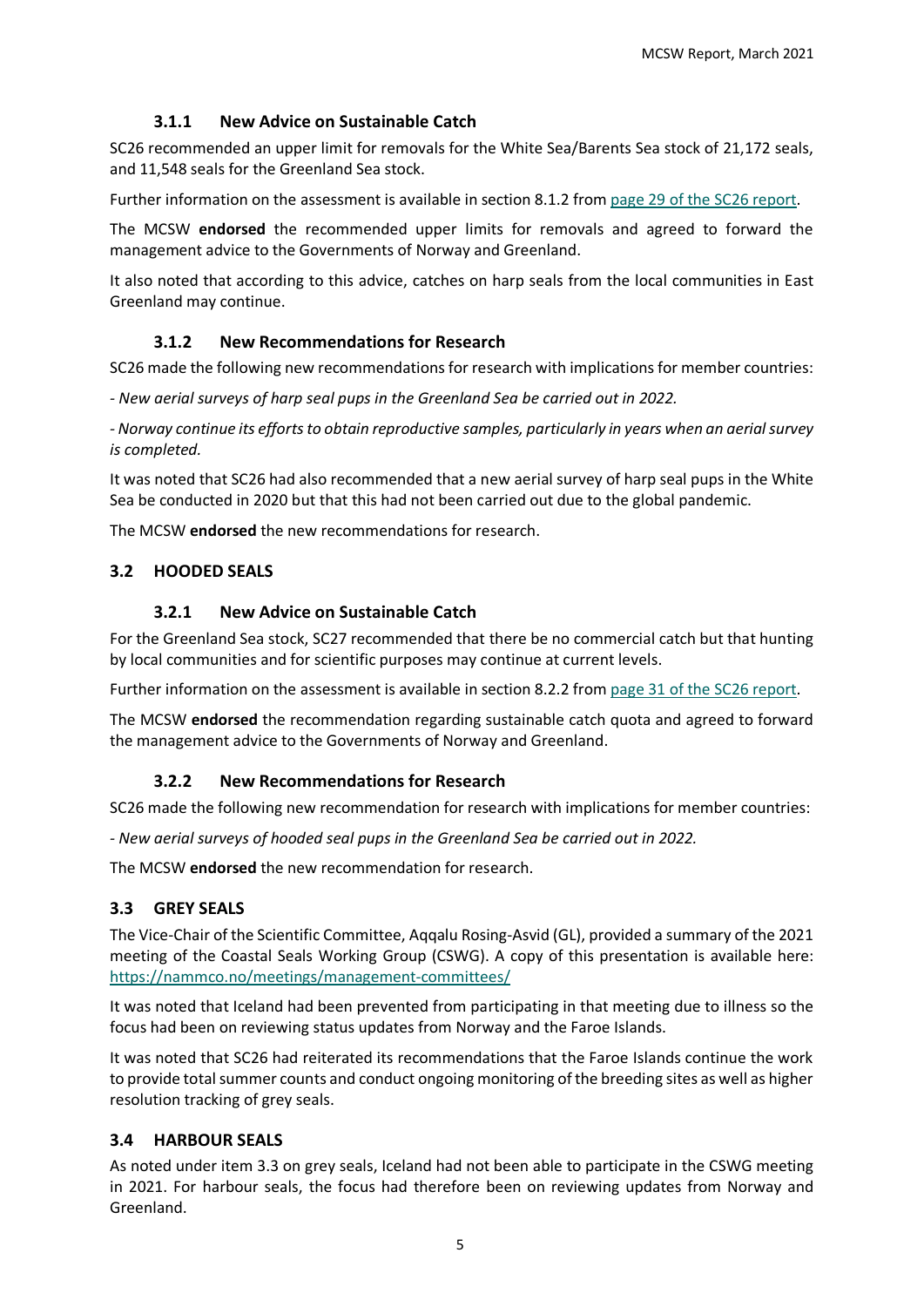## **3.4.1 New Proposal for Conservation and Management**

<span id="page-5-0"></span>The MCSW was informed that there were significant errors in the historical catch statistics on harbour seals in Greenland, due to mistakes in species identification between ringed seals and harbour seals, and due to these two species being placed next to each other in the form of the reporting scheme for the species caught. SC26 therefore recommended that:

*- NAMMCO discuss the proposal that all catch statistics for harbour seals in Greenland be removed from the NAMMCO website due to known errors and a lack of validation.*

The MCSW **agreed** to remove the statistics from the website up to and including 2011, noting that the species had been protected since 2010 in Greenland.

Greenland also agreed to provide an explanatory note on this for the relevant section of the catch database on the NAMMCO website.

## **3.4.2 New Recommendations for Research**

<span id="page-5-1"></span>SC26 made the following new recommendations for research with implication for member countries:

*- Greenland enhance efforts to identify new breeding and moulting sites for harbour seals (particularly in West Greenland) using most feasible methods in the different areas.* 

*- Norway complete the collection and analysis of DNA samples from harbour seal pups to help determine stock structure and propose more scientifically based management units.*

## *Discussion*

Tobias Ignatiussen (KNAPK) informed the MCSW that when growing up in Skjoldungen (a now abandoned settlement 300 km south of Tasiilaq), harbour seals had been plentiful and that this was still the case when he revisited the hunting places two years ago. He also said that there were hunters that could not distinguish harbour seals from ringed seals and that was the reason why they did not report them.

Norway informed that it had enhanced the collection and analysis of DNA samples from harbour seal pups to help determine stock structure and propose more scientifically based management units. Based on this, it has initiated a process to revise the management plans for both harbour and grey seals. This process involves comprehensive DNA sampling of harbour seal pups and analysis to establish genetically based management units. The proposal for revised management plans will include a clearly defined management objective for each species, harvest strategies and precautionary reference points.

As part of this process, a population viability analysis will be conducted to identify the minimum abundance within a management unit required before any harvest can be considered.

The proposal for revised management plans is scheduled to be submitted to the Ministry by autumn 2022.

The MCSW **endorsed** the new recommendations for research.

## <span id="page-5-3"></span><span id="page-5-2"></span>**3.5 RINGED SEALS**

## **3.5.1 For Information - New Request from Council & SC Response**

At a special restricted Council-HoDs meeting in 2020, a new request (R-2.3.3) was made to the SC that they convene a Ringed Seal Working Group in 2022 with the aim of conducting a thorough review of the existing data and performing an assessment of stocks where possible. If the data required for a full assessment of (some of) the stocks are not available, the WGs and the SC should identify, and prioritise, which specific data essential to their assessments are still needed.

SC27 agreed that a WG on this species would not be delayed beyond 2022. It also agreed that as a first step, an overview of information required and available to perform an assessment should be collated,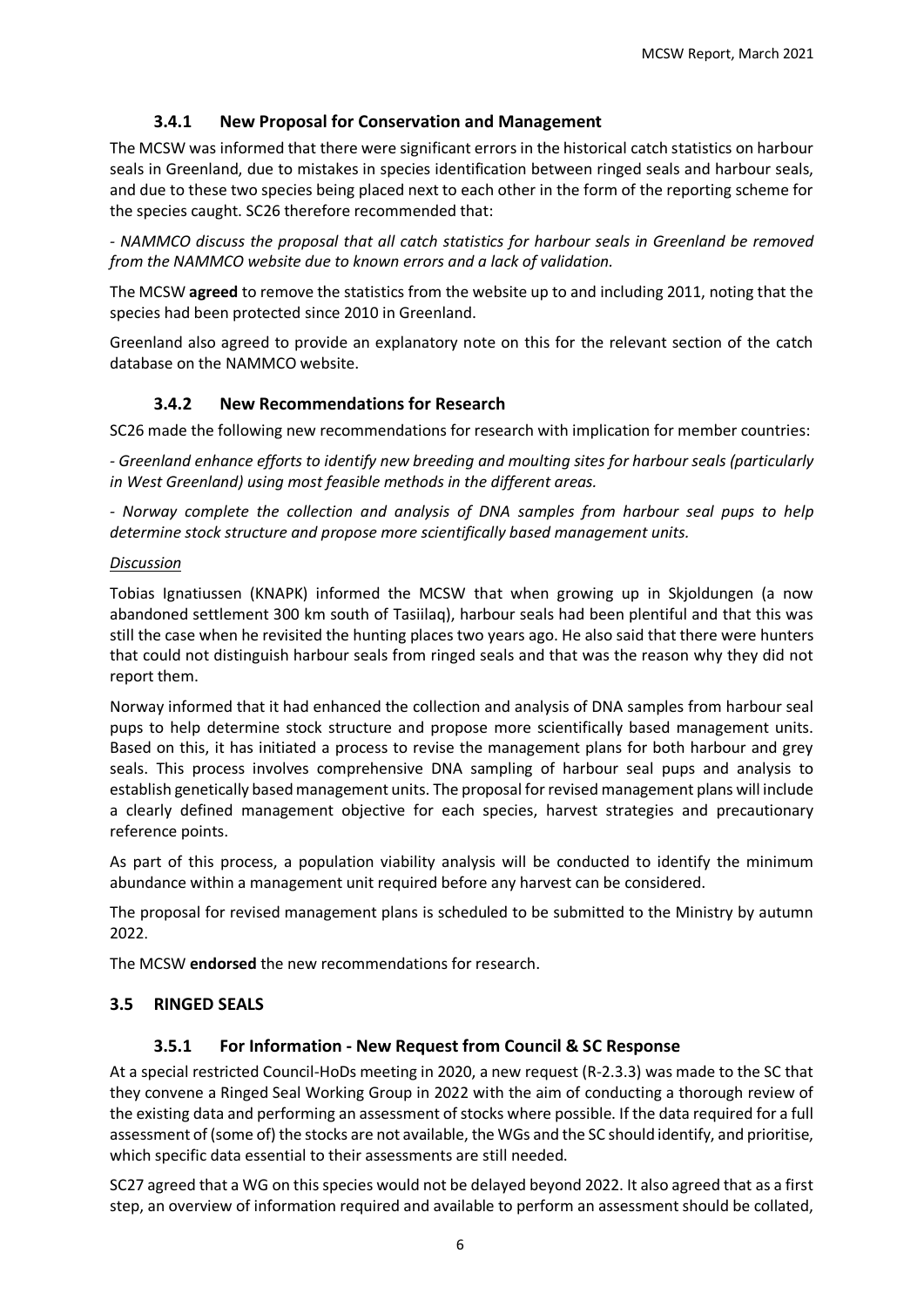together with a review of available published literature. An intern at the Secretariat will begin the work on this review in 2021.

<span id="page-6-0"></span>The MCSW noted that the Council had requested the WG be convened before 2023.

## **3.5.2 Request for Advice Considered Answered by the SC**

**Request R-2.3.2***: To advise on what scientific studies need to be completed to evaluate the effects of changed levels of removals of ringed seals in West and East Greenland.*

The SC has noted that assessing the status of ringed seals and the effects of harvests is particularly challenging given simultaneous changes in sea ice conditions, marine productivity and polar bear predation. Due to the unpredictable changes in these parameters, producing estimates of sustainable catches requires a significant investment of resources for research on:

- abundance estimates
- productivity and age distribution of the catch
- changes in the required environmental parameters such as stable ice and suitable snow for breeding, as well as glacial fronts for foraging.

In providing this overview of the important topics for research to evaluate the effects of changed levels of ringed seal removals in Greenland, the SC considers this request to be answered.

The MCSW **agreed** that the request had been answered by the SC and recommended to Council that the request be closed.

## <span id="page-6-2"></span><span id="page-6-1"></span>**3.6 BEARDED SEALS**

## **3.6.1 For Information - New Request from Council & SC Response**

Just as for ringed seals, a special restricted Council-HoDs meeting in 2020, made a new request (R-2.7.1) that the SC convene a Bearded Seal Working Group in 2022 with the aim of conducting a thorough review of the existing data and performing an assessment of stocks where possible. If the data required for a full assessment of (some of) the stocks are not available, the WGs and the SC should identify, and prioritise, which specific data essential to their assessments are still needed.

The SC27 agreed that a WG on this species would not be delayed beyond 2022. It also agreed that as a first step, an overview of information required and available to perform an assessment should be collated, together with a review of the available published literature. An intern at the Secretariat will begin the work on this review in 2021.

The MCSW noted that the Council had requested the WG be convened before 2023.

## <span id="page-6-4"></span><span id="page-6-3"></span>**3.7 WALRUS**

## **3.7.1 Request for Advice Considered Answered by the SC**

**Request R-2.6.8:** *Provide assessments, and advice on, the sustainability of allowing walrus hunt all year round in Greenland on all stocks.*

At SC26 in 2019, the SC concluded that it did not see any particular issues with allowing a hunt all year round but emphasised the importance of any catch of a female with a calf being reported as two animals (independent of whether the calf is retrieved or not).

The MCSW **agreed** that the request had been answered by the SC and recommended to Council that the request be closed.

Greenland noted that the revision of the executive order on walrus will include the new answer from the Scientific Committee and will make sure that any catch of a female with a calf is reported as two individuals, when/if the regulation is adopted by the Government.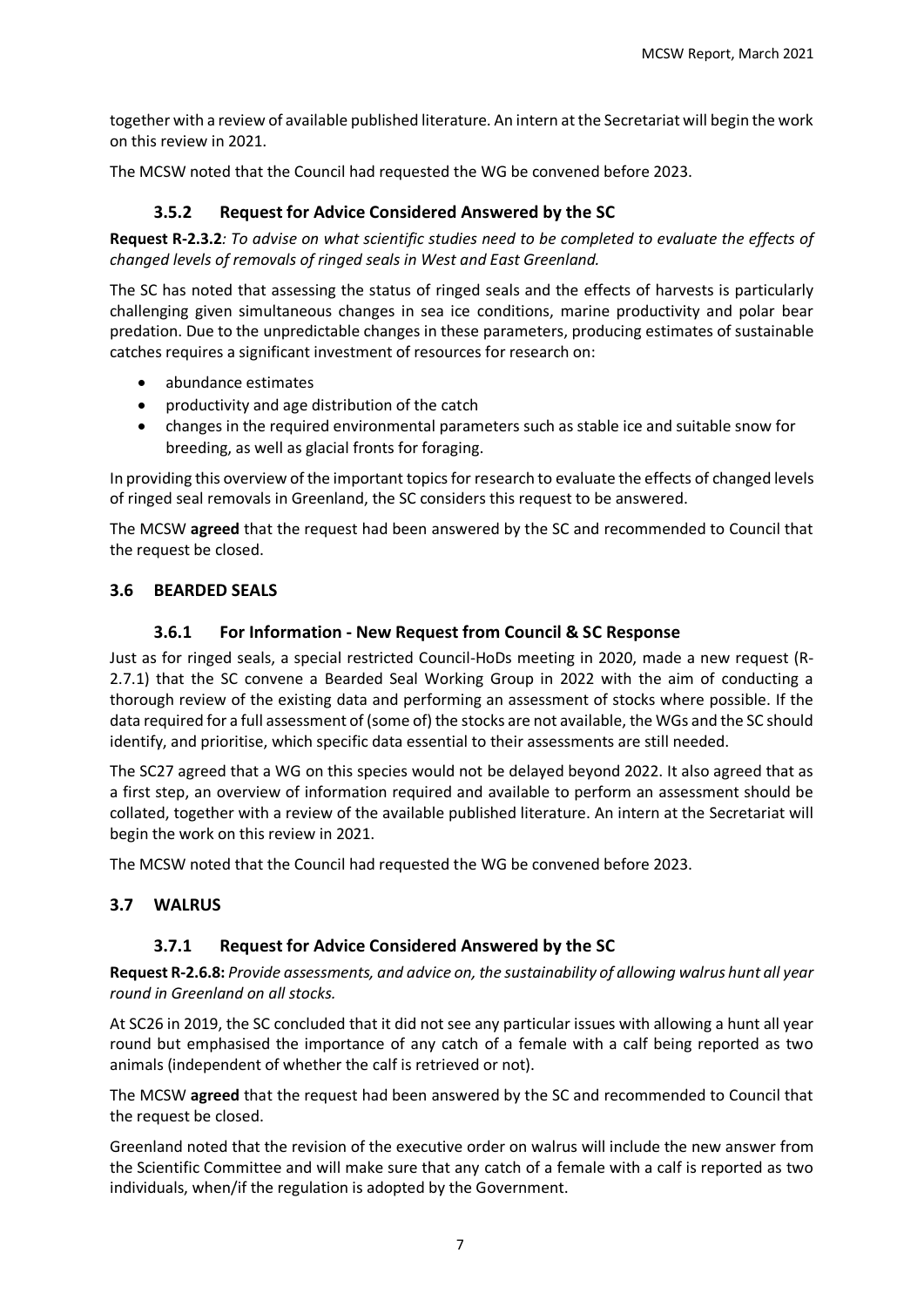## <span id="page-7-0"></span>4. **ANY OTHER BUSINESS**

No items were presented for discussion.

## <span id="page-7-1"></span>5. **ADOPTION OF REPORT**

A draft of the report was circulated on 24 March 2021 and was finalised and adopted on 25 March 2021.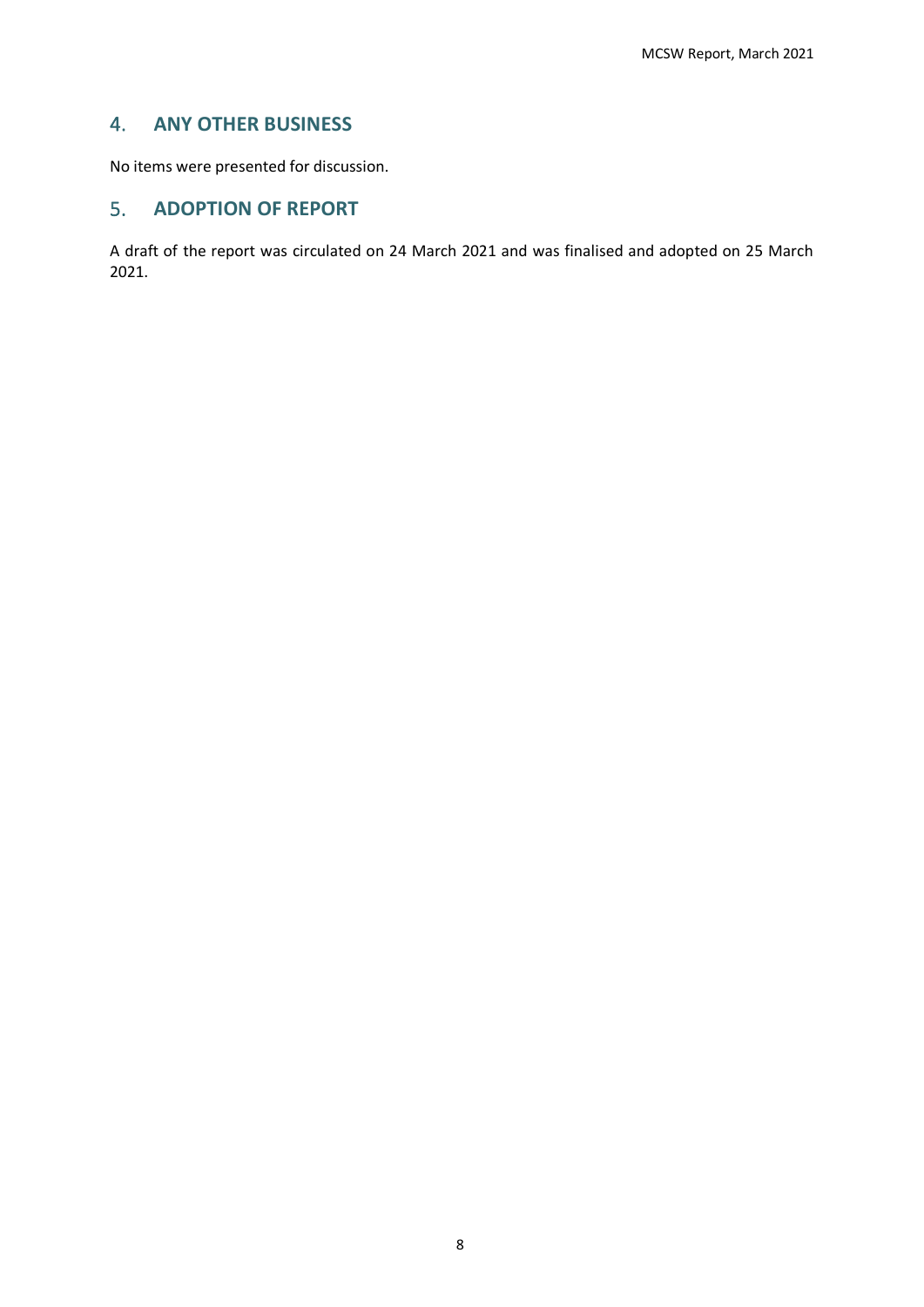## <span id="page-8-0"></span>**APPENDIX 1: PARTICIPANT LIST**

# **LIST OF PARTICIPANTS**

Kate Sanderson - Chair of Council Foreign Service Ministry of Foreign Affairs and Culture FO-110 Tórshavn Faroe Islands [KateS@ummr.fo](https://nammco.sharepoint.com/Sec/07-MCs/03-Committee%20Meetings/2021%20-%20NAMMCO%2028/Annual%20Meeting%2028/Reports/KateS@uvmr.fo)

Guro Gjelsvik - Chair of MCSW Directorate of Fisheries PO Box 185 Sentrum NO-5804 Bergen Norway [guro.gjelsvik@fiskeridir.no](https://nammco.sharepoint.com/Sec/07-MCs/03-Committee%20Meetings/2021%20-%20NAMMCO%2028/Annual%20Meeting%2028/Reports/guro.gjelsvik@fiskeridir.no)

#### **FAROE ISLANDS**

Páll Nolsøe (HoD) Foreign Service Ministry of Foreign Affairs and Culture FO-110 Tórshavn Faroe Islands palln@ummr.fo

Ulla Svarrer Wang Ministry of Fisheries PO Box 347 FO-110 Tórshavn Faroe Islands ulla.svarrer.wang@fisk.fo

Ólavur Sjúrðarberg The Pilot Whalers Association FO-110 Tórshavn Faroe Islands olavur.sjurdarberg@skulin.fo

#### **GREENLAND**

Amalie Jessen (HoD) Ministry of Fisheries, Hunting and Agriculture PO Box 29 GL-3900 Nuuk Greenland [amalie@nanoq.gl](mailto:Amalie@nanoq.gl)

Sofie Abelsen Ministry of Fisheries, Hunting and Agriculture PO Box 29 GL-3900 Nuuk Greenland [soab@nanoq.gl](https://nammco.sharepoint.com/Sec/07-MCs/03-Committee%20Meetings/2021%20-%20NAMMCO%2028/Annual%20Meeting%2028/Reports/soab@nanoq.gl)

Jesper Ødegård Jakobsen Ministry of Fisheries, Hunting and Agriculture PO Box 29 GL-3900 Nuuk Greenland jeod@nanoq.gl

Åge Hammeken Danielsen Association of Fishers and Hunters in Greenland (KNAPK) GL-3980 Ittoqqortoormiit Greenland

Tobias Ignatiussen KNAPK Kuummiut, GL-3913 Tasiilaq Greenland

Bjarne Lyberth KNAPK Secretariat GL-3900 Nuuk Greenland

#### **ICELAND**

Ásta Einarsdóttir (HoD) Department of Fisheries and Aquaculture Ministry of Industries and Innovation Skúlagötu 4, IS-150 Reykjavik Iceland [asta.einarsdottir@anr.is](https://nammco.sharepoint.com/Sec/07-MCs/03-Committee%20Meetings/2021%20-%20NAMMCO%2028/Annual%20Meeting%2028/Reports/asta.einarsdottir@anr.is)

Guðni Magnús Eiríksson Directorate of Fisheries IS-220 Hafnarfjordur Iceland [Gudni.M.Eiriksson@fiskistofa.is](mailto:Gudni.M.Eiriksson@fiskistofa.is)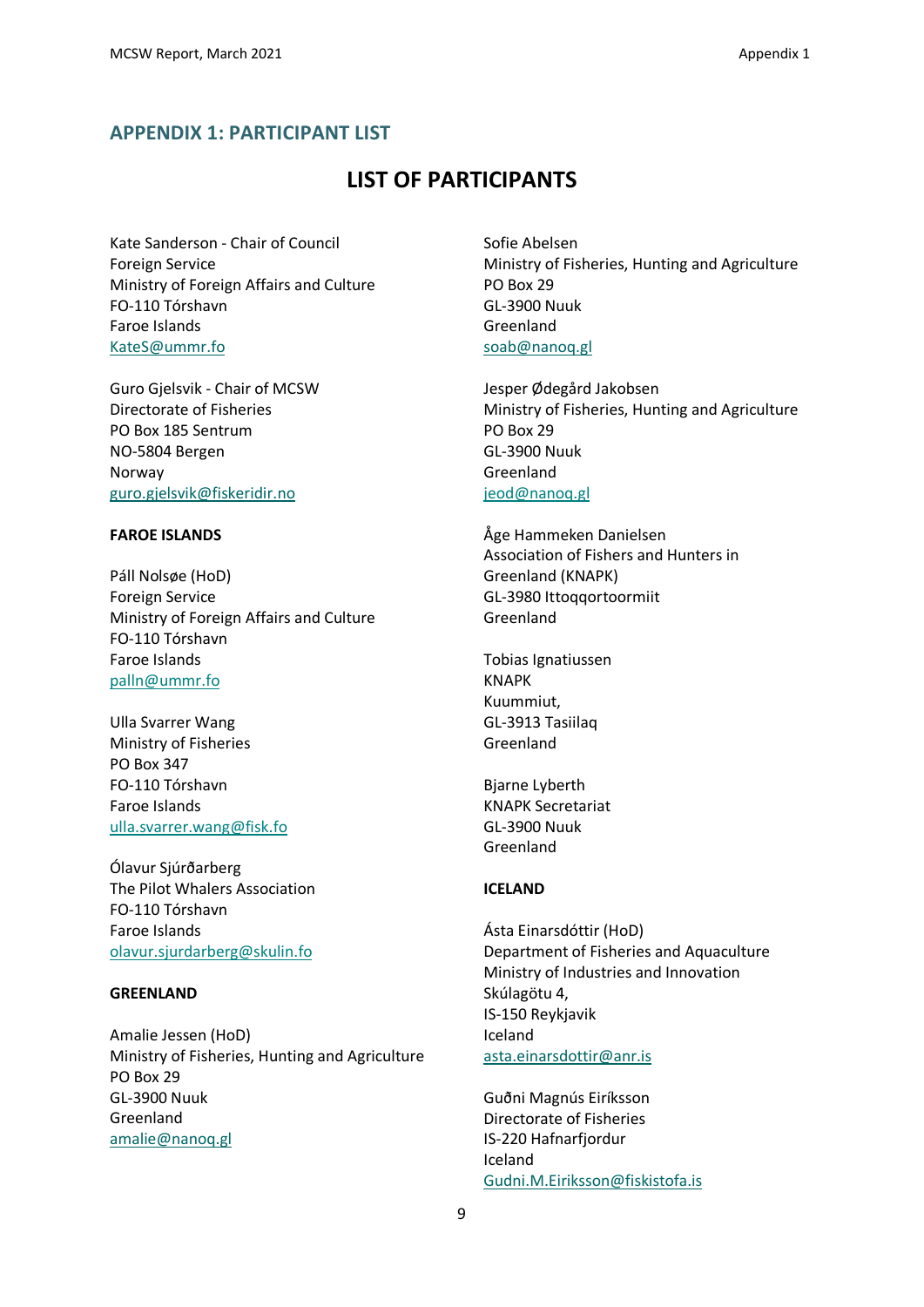Sandra Granquist Icelandic Seal Center and Marine and Freshwater Research Institute IS-530 Hvammstangi Iceland [sandra.magdalena.granquist@hafogvatn.is](https://nammco.sharepoint.com/Sec/07-MCs/03-Committee%20Meetings/2021%20-%20NAMMCO%2028/Annual%20Meeting%2028/Reports/sandra.magdalena.granquist@hafogvatn.is)

Kristján Loftsson Hvalur H.F. IS-222 Hafnafjordur Iceland [kl@hvalur.is](https://nammco.sharepoint.com/Sec/07-MCs/03-Committee%20Meetings/2021%20-%20NAMMCO%2028/Annual%20Meeting%2028/Reports/kl@hvalur.is)

Gísli Víkingsson Marine and Freshwater Research Institute Fornubúðum 5 IS-220 Hafnarfjörður Iceland [gisli.vikingsson@hafogvatn.is](mailto:Gisli.vikingsson@hafogvatn.is)

#### **NORWAY**

Ole-David Stenseth (HoD) Ministry of Trade, Industry and Fisheries PO Box 8118 Dep NO-0032 Oslo Norway [ods@nfd.dep.no](mailto:ods@nfd.dep.no)

Alessandro Astroza Ministry of Trade, Industry and Fisheries PO Box 8118 Dep NO-0032 Oslo Norway [ata@nfd.dep.no](https://nammco.sharepoint.com/Sec/07-MCs/03-Committee%20Meetings/2021%20-%20NAMMCO%2028/Annual%20Meeting%2028/Reports/ata@nfd.dep.no)

Arne Bjørge Institute of Marine Research Blindernveien 31 NO-0371 Oslo Norway [arne.bjoerge@hi.no](mailto:arne.bjoerge@hi.no)

Tore Haug Institute of Marine Research PO Box 6404 NO-9294 Tromsø Norway [tore.haug@hi.no](mailto:tore.haug@hi.no)

Steinar Lindberg Ministry of Foreign Affairs, Norway PO Box 8114 Dep NO-0032 Oslo Norway [steinar.lindberg@mfa.no](https://nammco.sharepoint.com/Sec/07-MCs/03-Committee%20Meetings/2021%20-%20NAMMCO%2028/Annual%20Meeting%2028/Reports/steinar.lindberg@mfa.no) 

Kathrine A. Ryeng Institute of Marine Research PO Box 6404 NO-9294 Tromsø Norway [kathrine.ryeng@hi.no](mailto:kathrine.ryeng@hi.no)

Hild Ynnesdal Directorate of Fisheries PO Box 185 Sentrum NO-5804 Bergen Norway [hild.ynnesdal@fiskeridir.no](https://nammco.sharepoint.com/Sec/07-MCs/03-Committee%20Meetings/2021%20-%20NAMMCO%2028/18-February%20meeting/Report/hild.ynnesdal@fiskeridir.no)

#### **SCIENTIFIC COMMITTEE**

Bjarni Mikkelsen (Chair) Faroe Marine Research Institute FO-100 Tórshavn Faroe Islands bjarnim@hav.fo

Aqqalu Rosing-Asvid (Vice-Chair) Greenland Institute of Natural Resources GL-3900 Nuuk Greenland [aqro@natur.gl](https://nammco.sharepoint.com/Sec/07-MCs/03-Committee%20Meetings/2021%20-%20NAMMCO%2028/Annual%20Meeting%2028/Reports/aqro@natur.gl)

#### **OBSERVER GOVERNMENTS**

#### **CANADA**

Amber Lindstedt International Fisheries Management Fisheries and Oceans Canada CA-K1A 0E6 Ottawa, ON Canada [Amber.Lindstedt@dfo-mpo.gc.ca](https://nammco.sharepoint.com/Sec/07-MCs/03-Committee%20Meetings/2021%20-%20NAMMCO%2028/Annual%20Meeting%2028/Reports/Amber.Lindstedt@dfo-mpo.gc.ca)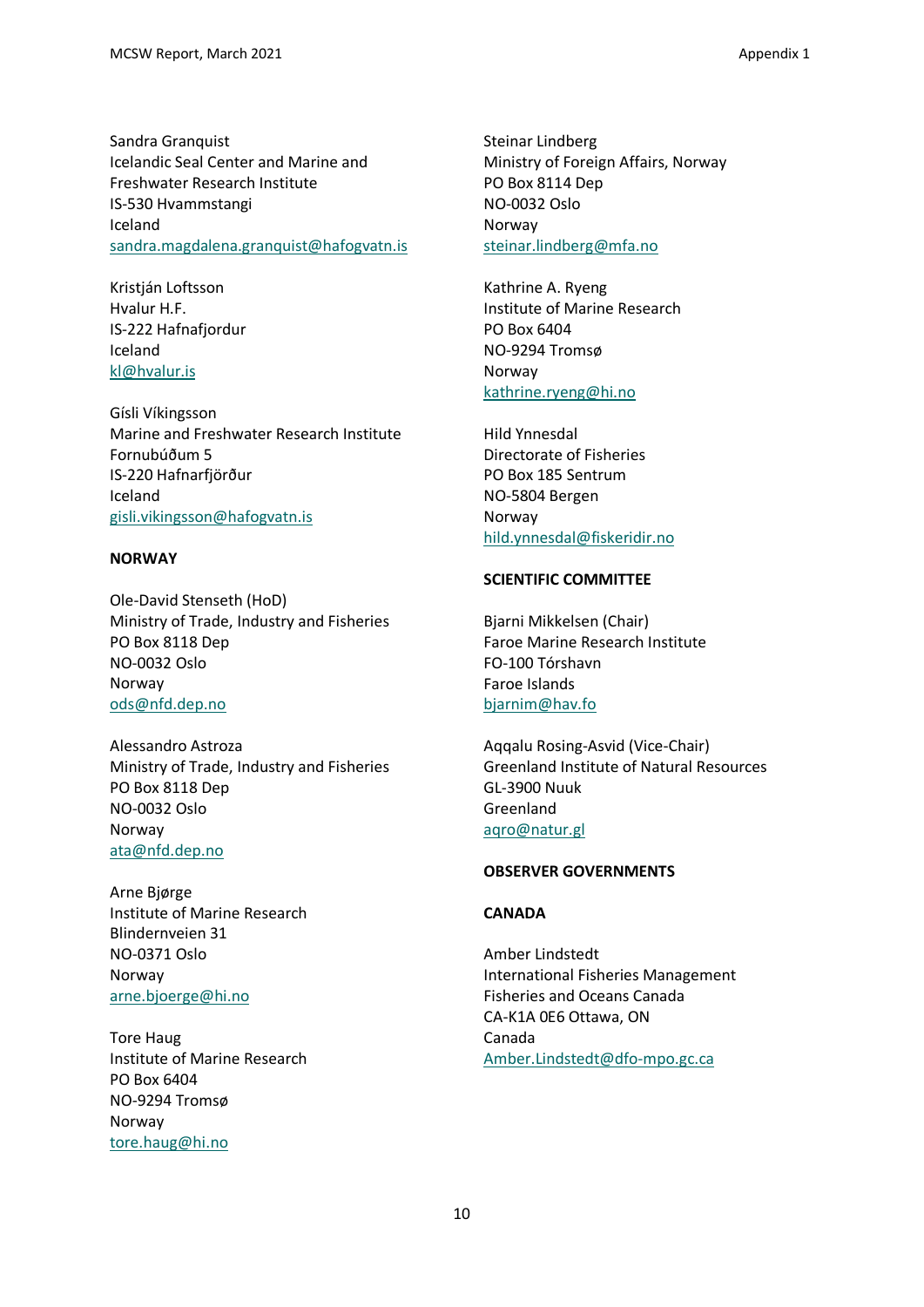Daniel Townsend International Fisheries Management Fisheries and Oceans Canada CA-K1A 0E6 Ottawa, ON Canada [Daniel.Townsend@dfo-mpo.gc.ca](https://nammco.sharepoint.com/Sec/07-MCs/03-Committee%20Meetings/2021%20-%20NAMMCO%2028/Annual%20Meeting%2028/Reports/Daniel.Townsend@dfo-mpo.gc.ca)

Romy Vaugeois Seals & Sealing Network Fur Institute of Canada Canada [romy@sealsandsealing.net](mailto:romy@sealsandsealing.net)

## **DENMARK**

Anne Birgitte Hansen (C) Ministry of Foreign Affairs DK-1448 Copenhagen Denmark [anbiha@um.dk](mailto:anbiha@um.dk)

## **JAPAN**

Hideki Moronuki (C) Fisheries Agency of Japan Japan [hideki\\_moronuki600@maff.go.jp](mailto:hideki_moronuki600@maff.go.jp)

Shinichi Suzuki Fisheries Agency of Japan Japan [shinichi\\_suzuki930@maff.go.jp](https://nammco.sharepoint.com/Sec/07-MCs/03-Committee%20Meetings/2021%20-%20NAMMCO%2028/Annual%20Meeting%2028/Reports/shinichi_suzuki930@maff.go.jp)

Luis A. Pastene Institute of Cetacean Research Japan [pastene@cetacean.jp](mailto:pastene@cetacean.jp)

## **UNITED STATES OF AMERICA**

Elizabeth Phelps U.S. Department of State USA [PhelpsE@state.gov](https://nammco.sharepoint.com/Sec/07-MCs/03-Committee%20Meetings/2021%20-%20NAMMCO%2028/Annual%20Meeting%2028/Reports/PhelpsE@state.gov)

Mi Ae Kim National Oceanic and Atmospheric Administration (NOAA) USA [mi.ae.kim@noaa.gov](https://nammco.sharepoint.com/Sec/07-MCs/03-Committee%20Meetings/2021%20-%20NAMMCO%2028/Annual%20Meeting%2028/Reports/mi.ae.kim@noaa.gov)

#### **INTERGOVERNMENTAL ORGANISATIONS**

International Whaling Commission (IWC) The Red House UK-CB4 4NP Cambridge United Kingdom Observer: Iain Staniland, [iain.staniland@iwc.int](https://nammco.sharepoint.com/Sec/07-MCs/03-Committee%20Meetings/2021%20-%20NAMMCO%2028/Annual%20Meeting%2028/Reports/iain.staniland@iwc.int) 

## **NON-GOVERNMENTAL ORGANISATIONS**

Livelihood International (Livin) Gil Theriault Magdalen Islands, Quebec Canada [info@livintl.org](https://nammco.sharepoint.com/Sec/07-MCs/03-Committee%20Meetings/2021%20-%20NAMMCO%2028/Annual%20Meeting%2028/Reports/info@livintl.org)

Makivik Corporation Department of Environment, Wildlife & Research CA-H4M 2X6 St. Laurent, Quebec Canada Observer: Gregor Gilbert, [ggilbert@makivik.org](https://nammco.sharepoint.com/Sec/07-MCs/03-Committee%20Meetings/2021%20-%20NAMMCO%2028/Annual%20Meeting%2028/Reports/ggilbert@makivik.org)

Nunavut Tunngavik Inc. PO Box 638 Igaluit Nunavut X0A 0H0 Canada Observers: David Lee, [DLee@tunngavik.com](https://nammco.sharepoint.com/Sec/07-MCs/03-Committee%20Meetings/2021%20-%20NAMMCO%2028/Annual%20Meeting%2028/Reports/DLee@tunngavik.com) Paul Irngaut, [pirngaut@tunngavik.com](https://nammco.sharepoint.com/Sec/07-MCs/03-Committee%20Meetings/2021%20-%20NAMMCO%2028/Annual%20Meeting%2028/Reports/pirngaut@tunngavik.com)

IWMC World Conservation Trust CH-1006 Lausanne Switzerland Observer: Nikolas Sellheim, [sellheim.consulting@gmail.com](https://nammco.sharepoint.com/Sec/07-MCs/03-Committee%20Meetings/2021%20-%20NAMMCO%2028/Annual%20Meeting%2028/Reports/sellheim.consulting@gmail.com)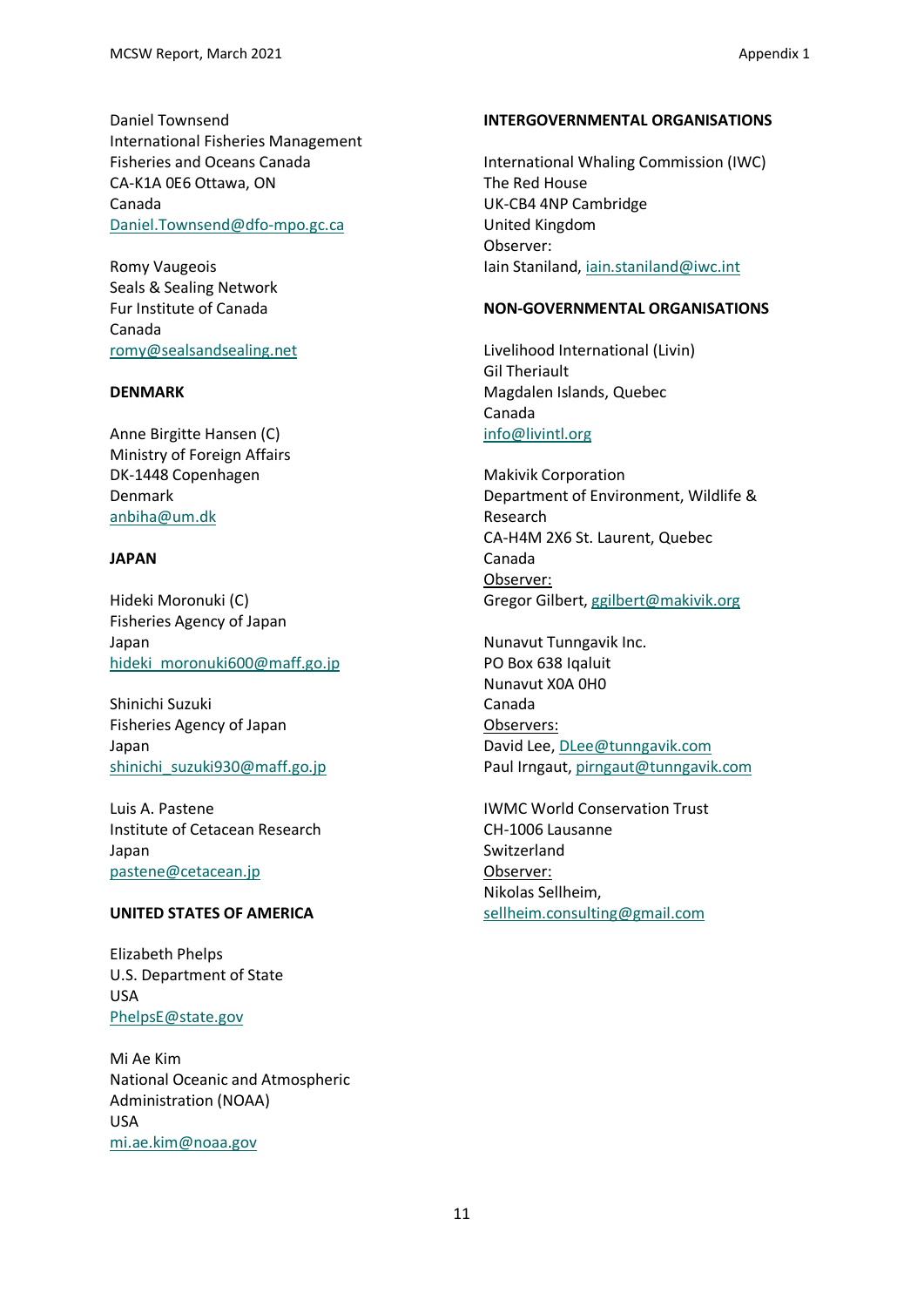#### **NAMMCO SECRETARIAT**

NAMMCO PO Box 6453 NO-9294 Tromsø Norway

Geneviève Desportes [genevieve@nammco.org](https://nammco.sharepoint.com/Sec/07-MCs/03-Committee%20Meetings/2021%20-%20NAMMCO%2028/18-February%20meeting/Report/genevieve@nammco.org)

Mana Tugend [mana.tugend@gmail.com](https://nammco.sharepoint.com/Sec/07-MCs/03-Committee%20Meetings/2021%20-%20NAMMCO%2028/Annual%20Meeting%2028/Reports/mana.tugend@gmail.com)

Nicolai Pilgård Scherdin [intern@nammco.org](https://nammco.sharepoint.com/Sec/07-MCs/03-Committee%20Meetings/2021%20-%20NAMMCO%2028/Annual%20Meeting%2028/Reports/intern@nammco.org)

Charlotte Winsnes [charlotte@nammco.org](https://nammco.sharepoint.com/Sec/07-MCs/03-Committee%20Meetings/2021%20-%20NAMMCO%2028/Annual%20Meeting%2028/Reports/charlotte@nammco.org)

Fern Wickson [fern@nammco.org](https://nammco.sharepoint.com/Sec/07-MCs/03-Committee%20Meetings/2021%20-%20NAMMCO%2028/Annual%20Meeting%2028/Reports/fern@nammco.org)

#### **INTERPRETERS**

Kikkik Olsen, Greenland Aqqaluk Lynge Egede, Greenland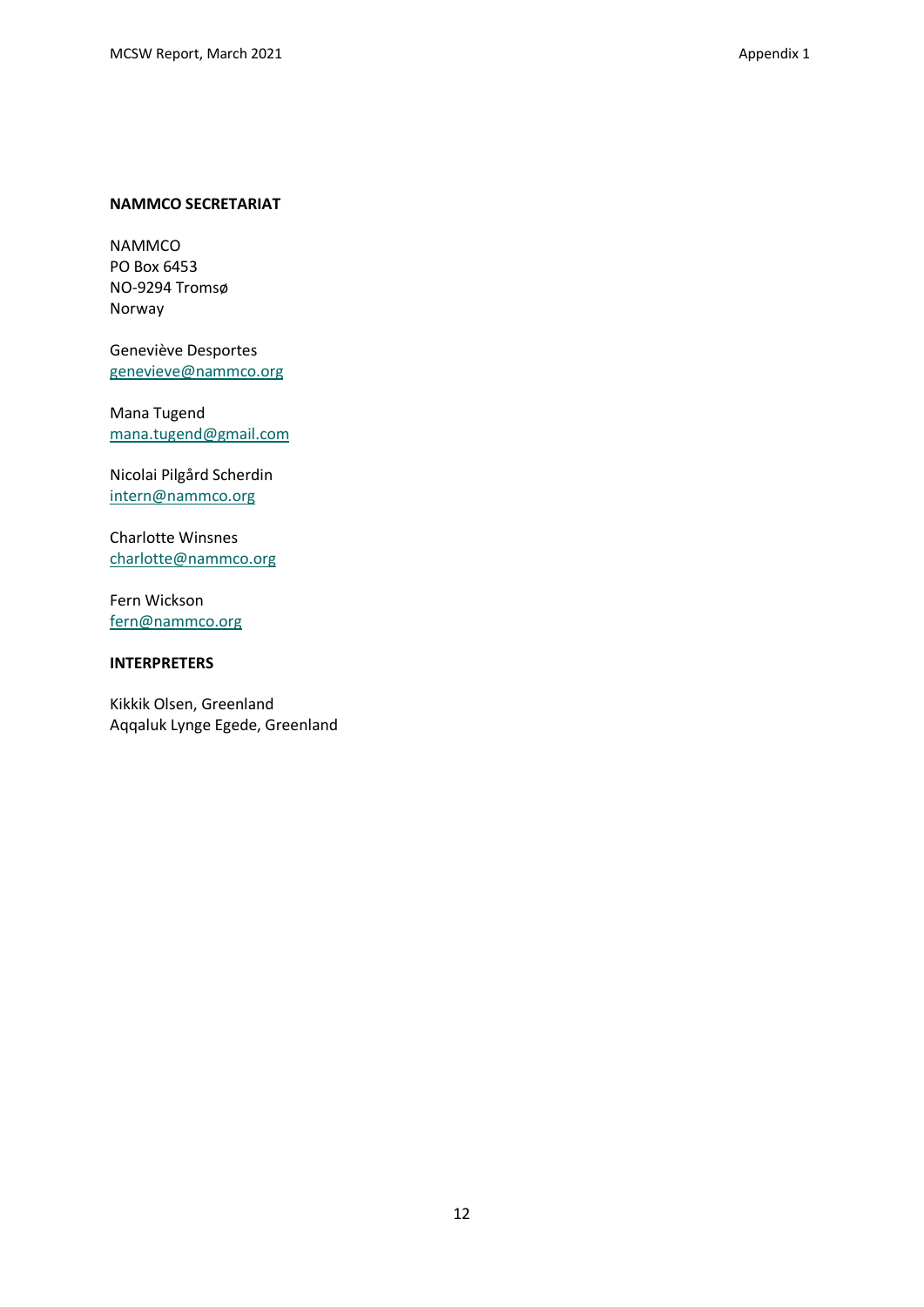# <span id="page-12-0"></span>**APPENDIX 2: DOCUMENT LIST**

# **MANAGEMENT COMMITTEES - JOINT LIST OF DOCUMENTS**

| Doc. No.               | <b>Title</b>                                                                                                                                                                                      | <b>Agenda</b>  |
|------------------------|---------------------------------------------------------------------------------------------------------------------------------------------------------------------------------------------------|----------------|
| <b>NAMMCO/28/08</b>    | Summary: Scientific Committee Reports 2019 & 2021                                                                                                                                                 | MCJ, MCC, MCSW |
| NAMMCO/28/MC/01        | Joint List of Documents for the Management<br>Committees                                                                                                                                          | MCJ, MCC, MCSW |
| NAMMCO/28/MC/02a       | Draft Agenda Joint Meeting of the Management<br>Committees (MCJ)                                                                                                                                  | <b>MCJ</b>     |
| NAMMCO/28/MC/02b       | Draft Annotated Agenda Joint Meeting of the<br>Management Committees (MCJ)                                                                                                                        | <b>MCJ</b>     |
| NAMMCO/28/MC/03a       | Draft Agenda Management Committee for Seals and<br>Walrus (MCSW)                                                                                                                                  | <b>MCSW</b>    |
| NAMMCO/28/MC/03b       | Draft Annotated Agenda Management Committee for<br>Seals and Walrus (MCSW)                                                                                                                        | <b>MCSW</b>    |
| NAMMCO/28/MC/04a       | Draft Agenda Management Committee for Cetaceans<br>(MCC)                                                                                                                                          | <b>MCC</b>     |
| NAMMCO/28/MC/04b       | Draft Annotated Agenda Management Committee for<br>Cetaceans (MCC)                                                                                                                                | <b>MCC</b>     |
| NAMMCO/28/MC/05        | List of Proposals for Conservation and Management<br>and Recommendations for Research, with Responses<br>from Parties                                                                             | MCJ, MCC, MCSW |
| NAMMCO/28/MC/06        | List of Active Requests from the NAMMCO Council to<br>the Scientific Committee, with Responses from the<br><b>Scientific Committee</b>                                                            | MCJ, MCC, MCSW |
| NAMMCO/28/MC/07        | Strengthening User Knowledge in NAMMCO                                                                                                                                                            | <b>MCJ</b>     |
|                        |                                                                                                                                                                                                   |                |
| <b>For Information</b> |                                                                                                                                                                                                   |                |
| NAMMCO/28/MC/FI01      | Report from the 27 <sup>th</sup> Meeting of the Scientific<br>Committee - 2021                                                                                                                    | MCJ, MCC, MCSW |
| NAMMCO/28/MC/FI02      | Report from the 26 <sup>th</sup> Meeting of the Scientific<br>Committee - 2019                                                                                                                    | MCJ, MCC, MCSW |
| NAMMCO/28/MC/FI03      | FAO (2021). Fishing operations. Guidelines to prevent<br>and reduce bycatch of marine mammals in capture<br>fisheries. FAO Technical Guidelines for Responsible<br>Fisheries No 1, Suppl.4. Rome. | <b>MCJ</b>     |
| NAMMCO/28/MC/FI04      | Baffinland (2018). Popular Summary: Mary River<br>Project, Phase 2 Proposal.                                                                                                                      | <b>MCJ</b>     |
| NAMMCO/28/MC/FI05      | Arctic Council (2019). Meaningful Engagement of<br>Indigenous Peoples and Local Communities in Marine<br><b>Activities: Findings for Policy Makers</b>                                            | <b>MCJ</b>     |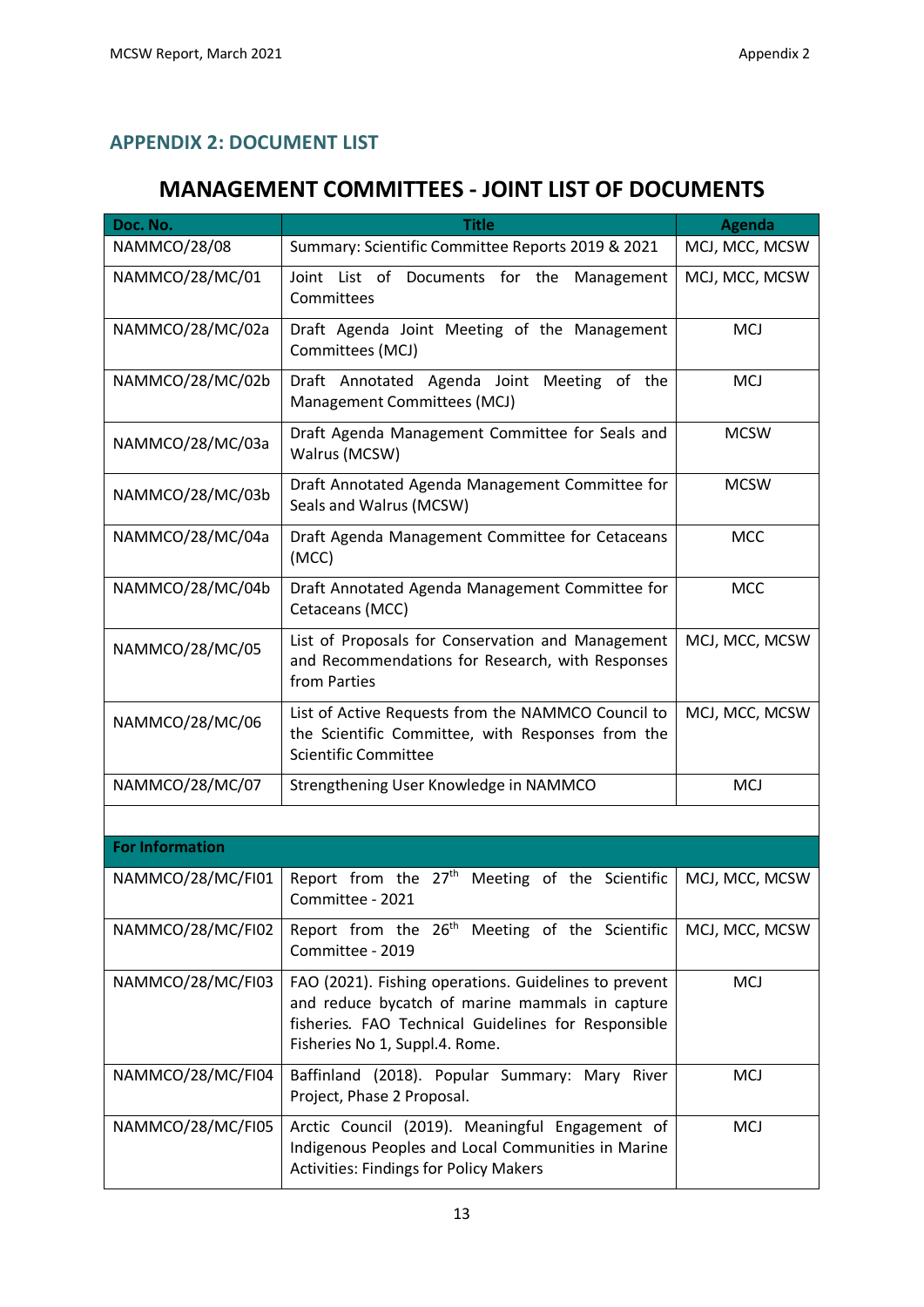| NAMMCO/28/MC/FI06   NORDECO Project Description - Arctic User Knowledge<br>Network: From Local to Global                                | <b>MCJ</b> |
|-----------------------------------------------------------------------------------------------------------------------------------------|------------|
| NAMMCO/28/MC/FI07   A. Jessen (2021). Arctic User Knowledge in Practice in<br>Greenland: Presentation at NORDECO<br>project<br>workshop | <b>MCJ</b> |